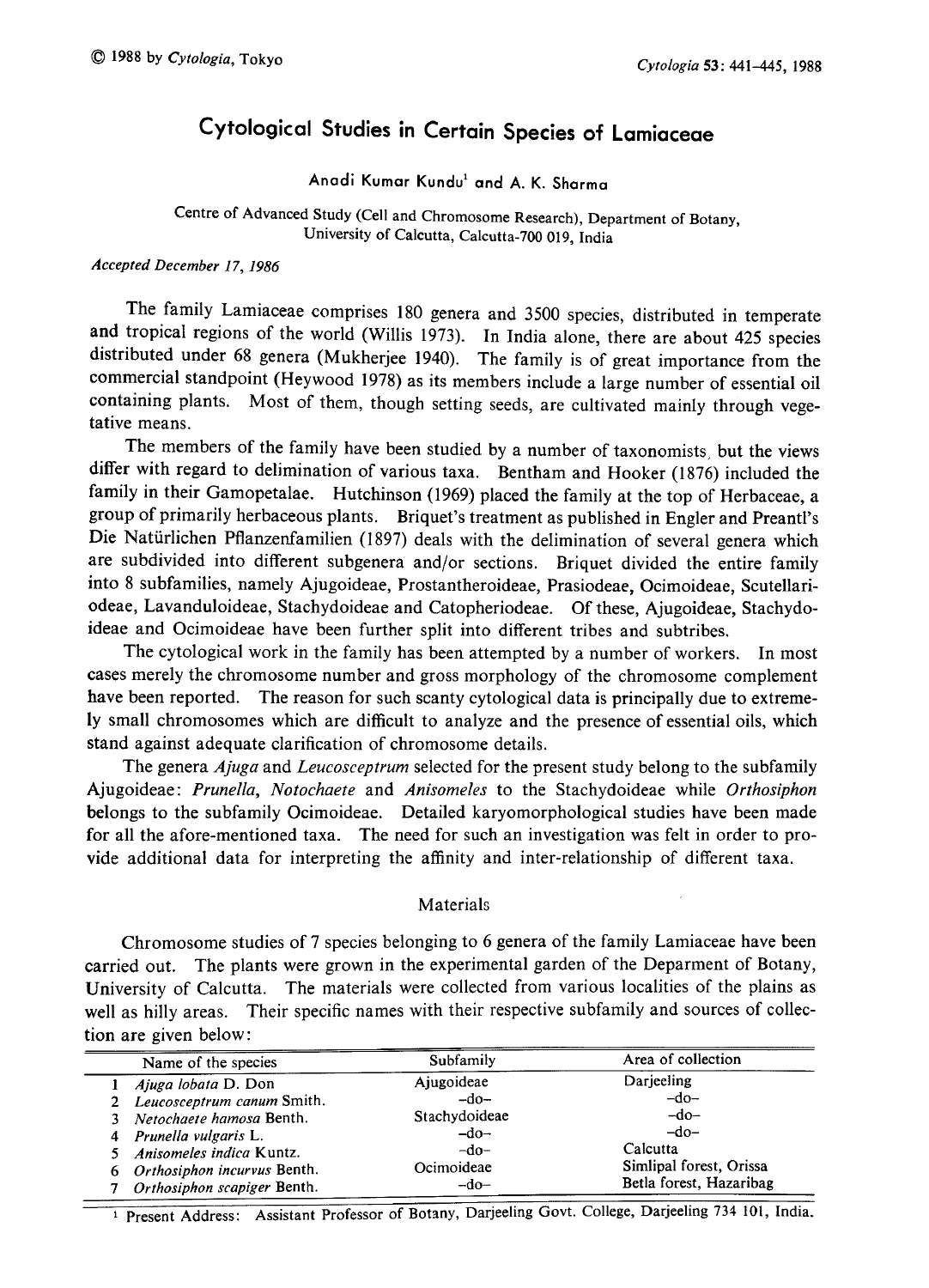## Methods

## a) Study of somatic chromosomes

The optimum pretreatment schedules followed for the respective species and their individu al pretreating chemicals, temperature and periods of pretreatment are given below:

|                        | Pretreatment          |                        |                   |  |
|------------------------|-----------------------|------------------------|-------------------|--|
| Name of the species    | Pretreating chemicals | Temp.                  | Duration (in hr.) |  |
| Ajuga lobata           | 8-hydroxyquinoline    | $10-14$ °C             | 21                |  |
| 2 Leucosceptrum canum  | Half-saturated PDB    | $12-15$ °C             |                   |  |
| 3 Notochaete hamosa    | 8-hydroxyquinoline    | $10-14$ <sup>o</sup> C |                   |  |
| Prunella vulgaris<br>4 | Half-saturated PDB    | $12-14$ °C             |                   |  |
| 5 Anisomeles indica    | $-do-$                | $12-14$ °C             | $2\frac{1}{2}$    |  |
| 6 Orthosiphon incurvus | $-do-$                | $12-16$ °C             | 34                |  |
| Orthosiphon scapiger   | $-do-$                | $12-15$ °C             |                   |  |



Fig. 1. Karyogram tables of the seven different species of the family Lamiaceae.  $\times$  2800 approx.

After the pretreatment the root tips were fixed in acetic ethanol (1:3) for 1 to 3 hours. Usual acetic orcein/N HCl method was followed for staining.

## b) Study of meiotic chromosomes

Flower buds of suitable size were fixed overnight in acetic ethanol  $(1:2)$ . The anthers were then transferred to 45% acetic acid for five minutes and smeared in  $2\%$  acetic carmine.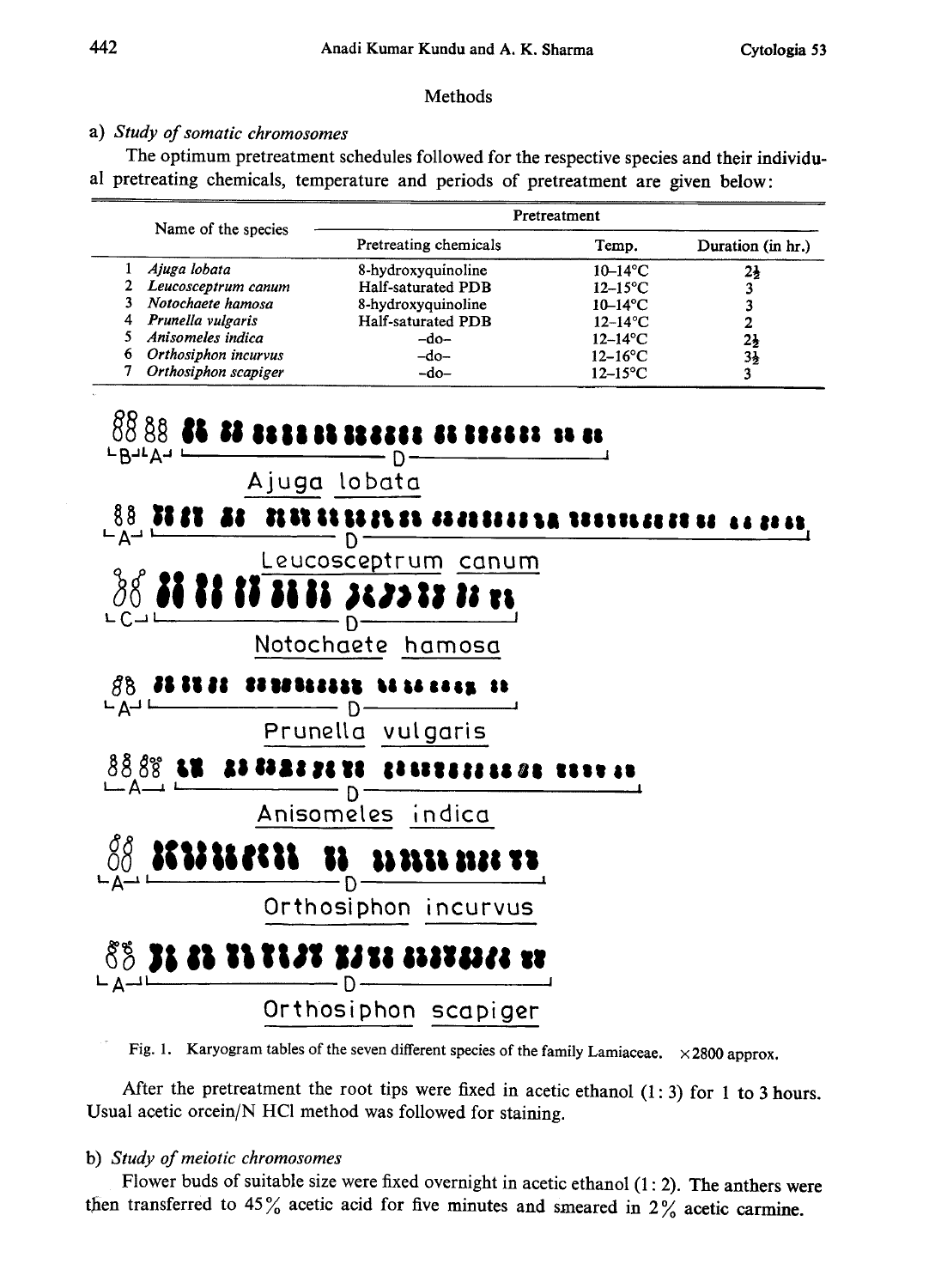#### **Observations**

### a) Mitotic studies

In the chromosomes of the seven different species belonging to six genera of the family Lamiaceae, both the numerical and structural differences have been noted. The normal somatic chromosome number has been found to vary from  $2n=22$  to  $2n=48$  in the different taxa. The morphology of the chromosomes shows little variation in having median to nearly sub median primary constriction in all the investigated taxa. In general, the chromosomes are very small. The chromosome size ranges from 0.89 to 3.39  $\mu$ m. The TF% varies from 34.36

to 39.94%. The number of nucleolar chro mosomes varies from two to four. Chro mosome analysis of different species has revealed the presence of following four types of chromosomes:

- Type A: Chromosomes are with two con strictions. One constriction is median to nearly median and the other is nearly submedian to nearly subterminal in position. The chromosome length ranges from 1.78 to 3.39  $\mu$ m.
- Type B: Chromosomes are with two constrictions. One constriction is nearly median and the other is nearly submedian in position. Both the distal segments are same in length. The chromosome length is 2.5  $\mu$ m.
- Type C: Chromosomes bear two constric tions of which one is satellite. One constriction is nearly median and the other is nearly submedian in position. The chromosome length is 3.21  $\mu$ m.
- Type D: Chromosomes are with nearly median to nearly submedian pri mary constrictions. The chromo some length ranges from 0.89 to 3.21  $\mu$ m.

 $\mathbf 2$ 

Figs, 2 and 3. Leucosceptrum canum-Meiotic metaphases I and II ( $n=24$ ).  $\times 2000$  approx.

b) Meiotic studies

In Leucosceptrum canum, the mitotic chromosome number  $(2n=48)$  has been confirmed by the occurrence of 24 bivalents at first meiotic metaphase (Fig. 2) and 24 chromosomes at second meiotic metaphase (Fig. 3). Meiotic study of other species could not be done due to unavailability of flower buds.

# Discussion

The chromosome numbers of seven species has been determined. These represent first counts for Orthosiphon scapiger (2n=26), Orthosiphon incurvus (2n=26) and Notochaete hamosa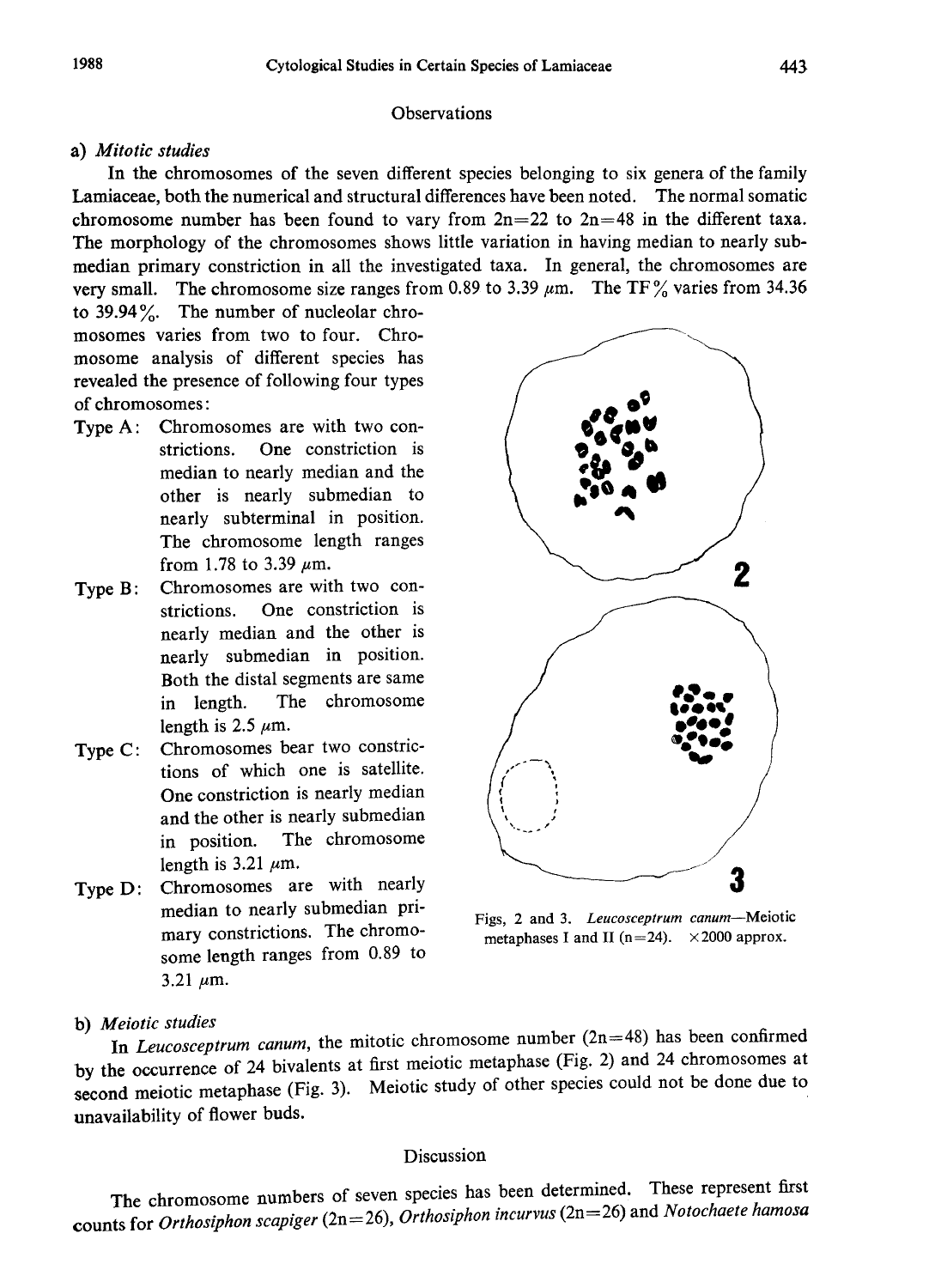$(2n=22)$ , new reports for *Ajuga lobata*,  $(2n=32)$ , previously reported as  $n=8$  and  $2n=16$ ; Arora 1961) and *Leucosceptrum canum*  $(n=24 \text{ and } 2n=48,$  previously reported as  $n=12$ ; Malla et al. 1977), confirmation for Prunella vulagris ( $2n=28$ ) and Anisomeles indica ( $2n=34$ ). The somatic chromosome numbers in the present materials are multiples of 11, 12, 13, 14, 16 and 17 chromosomes. A scrutiny of the chromosome numbers recorded so far in the family Lamiaceae including the present record, clearly indicates that each different subfamily, as established by Briquet (1897), is characterized by a series of different chromosome number in its species. The presence of identical numbers in unrelated genera is a very noteworthy feature in this family (Fedorov 1969). The presence of such widely different series of chromo some numbers in the species of even the same genus and in genera placed under different sub families, indicates that the different chromosome numbers can be derived one from the other. The previous observation taken in conjunction with the present one suggests that aneuploidy has been one of the main features in the evolution of different species of this family. The difference in chromosome numbers alone, between different genera, therefore, does not provide any conclusive evidence with regard to the systematic status and phylogenetic position of the different members of this family.

| Taxa                          | Chromo-<br>some<br>number | Karyotype<br>formula | No. of<br>chromo<br>somes<br>with<br>secondary<br>constric-<br>tion | Total<br>chromatin<br>length in<br>haploid<br>comple-<br>ment<br>$(\mu m)$ | TF%   | Range of<br>chromo-<br>some<br>length<br>$(\mu m)$ |
|-------------------------------|---------------------------|----------------------|---------------------------------------------------------------------|----------------------------------------------------------------------------|-------|----------------------------------------------------|
| 1 Ajuga lobata D. Don         | $2n = 32$                 | $2A+2B+28D$          | 4                                                                   | 27.60                                                                      | 38.85 | $1.07 - 2.50$                                      |
| 2 Leucosceptrum canum Smith.  | $2n = 48$                 | $2A+46D$             | $\mathbf{2}$                                                        | 30.80                                                                      | 37.62 | $0.89 - 1.78$                                      |
| 3 Notochaete hamosa Benth.    | $2n = 22$                 | $2C+20D$             | 2                                                                   | 27 28                                                                      | 34.36 | $1.78 - 3.21$                                      |
| 4 Prunella vulgaris L.        | $2n = 28$                 | $2A+26D$             | 2                                                                   | 17.46                                                                      | 38.86 | $0.89 - 1.78$                                      |
| 5 Anisomeles indica Kuntz.    | $2n = 34$                 | $4A+30D$             | 4                                                                   | 23.87                                                                      | 39.94 | $1.07 - 2.14$                                      |
| 6 Orthosiphon incurvus Benth. | $2n = 26$                 | $2A+24D$             | 2                                                                   | 29.25                                                                      | 39.68 | $1.60 - 3.39$                                      |
| 7 Orthosiphon scapiger Benth. | $2n = 26$                 | $2A+24D$             | 2                                                                   | 25.94                                                                      | 38.13 | $1.42 - 2.50$                                      |

Table 1. A comparative representation of different chromosome parameters in seven different species

The karyotype analyses of seven different species of this family reveal that chromosomes possess median, nearly median or nearly submedian types of centromeres only. No chromo some with terminal or subterminal centromere has been observed. The chromosome size, represented in a graded karyotype ranges from 0.89 to 3.39  $\mu$ m in length (Table 1). The number of nucleolar chromosomes varies from two to four and these are evidences of both num erical and structural changes in their evolution. Of the seven different genera and species studied here, it has been noted that inspite of the general similarity of the karyotype, Notochaete hamosa and two species of Orthosiphon have larger chromosome than the rest (Table 1, Fig. 1). This may be taken as an index of their primitiveness. The TF% vary from 34.36 to 39.94%, indicating the symmetrical nature of karyotypes of all the investigated taxa.

On the basis of anatomical characters of the flower, subfamily Ajugoideae has been regard ed as the most primitive and Stachydoideae as most highly evolved (Hillson 1959). The karyo types of the investigated taxa belonging to two different subfamilies, however, exemplify a close resemblance among the different members placed under different subfamilies. That the division of the entire family into 8 different subfamilies as suggested by Briquet is quite un natural, has already been indicated by Heywood (1978). This also gets full confirmation from the cytological data.